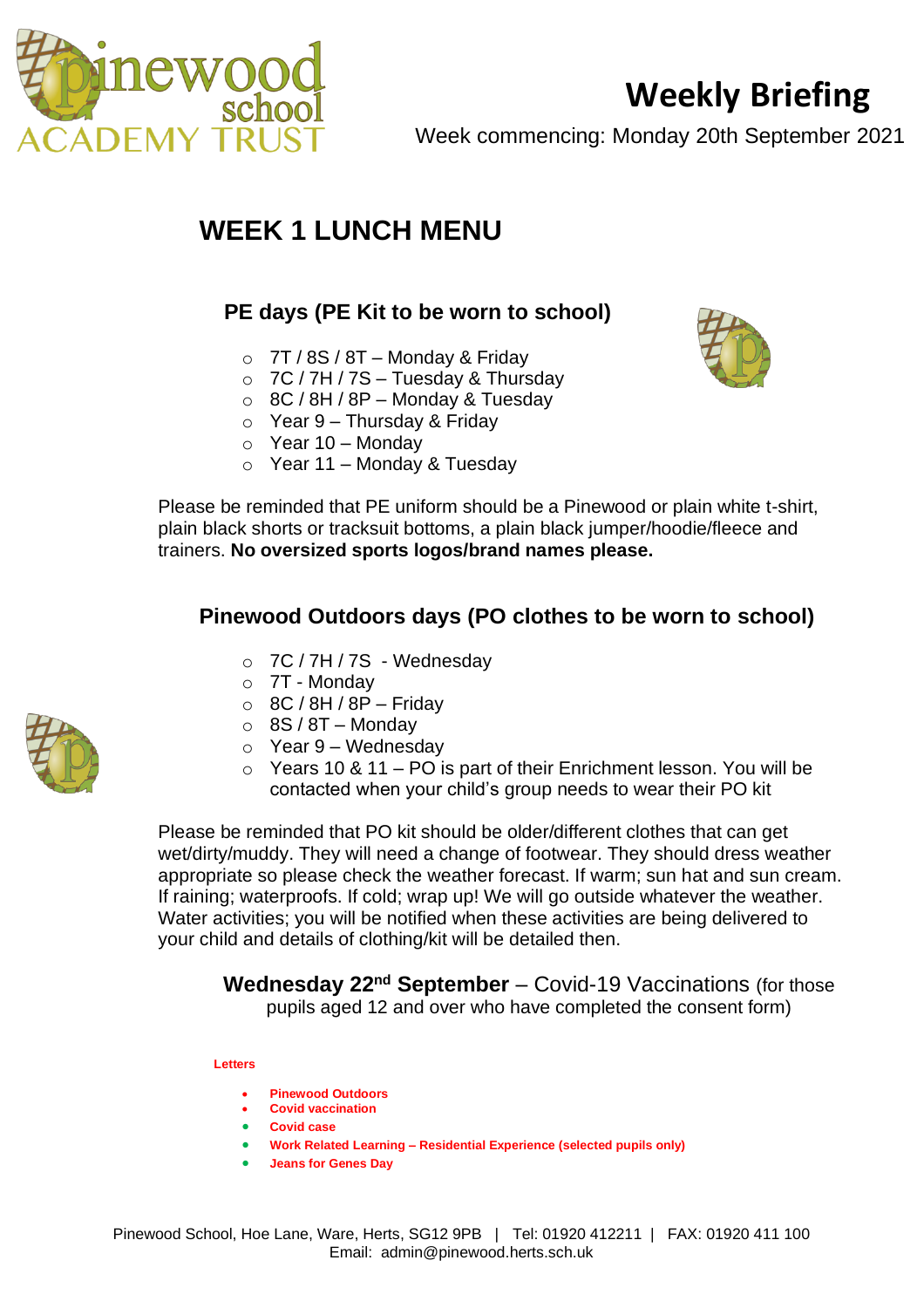### PE Lunchtime Clubs

| Day       | 1st Sitting                                           | 2nd Sitting                               |
|-----------|-------------------------------------------------------|-------------------------------------------|
| Monday    | TBa-Table tennis (Hall)                               | JKI- Girls Football (Outside/ Hall)       |
| Tuesday   | <b>MRi-Football</b><br>(Upper School Yrs. 9, 10 & 11) | DPi-Football<br>(Lower School Yrs. 7 & 8) |
|           |                                                       |                                           |
| Wednesday | KRo-Dance (Fitness Room)                              | TBa- Basketball (Hall)                    |
|           | TBa- Basketball (Hall)                                |                                           |
| Friday    | CMo-Fitness<br>(Upper School Yrs. 9, 10 & 11)         | CMo-Fitness<br>(Lower School Yrs. 7 & 8)  |
|           |                                                       | shutterstock.com - 1706177776             |